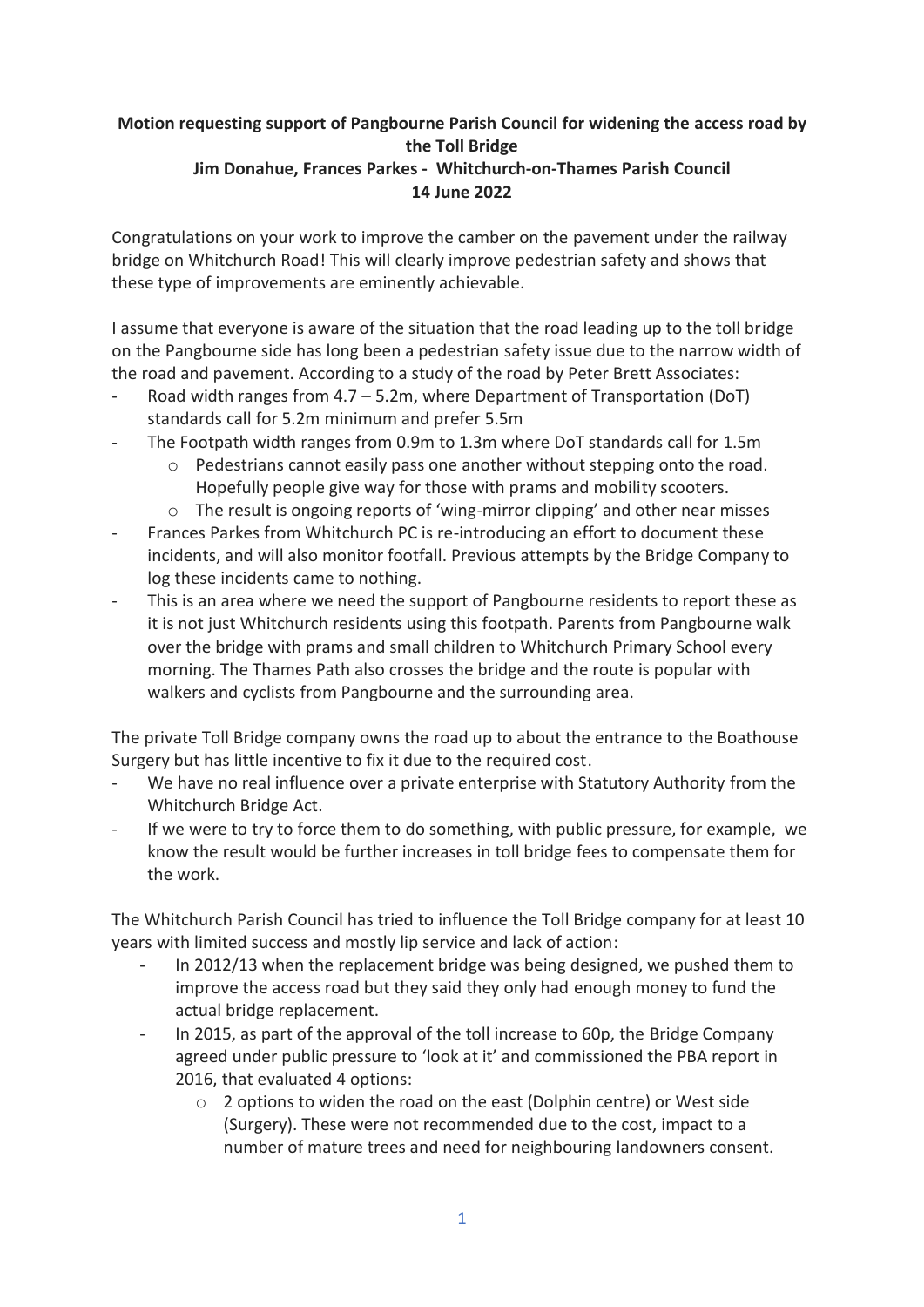- $\circ$  2 lower cost options effectively make the road single lane with passing places that would allow for footpath widening, but only in parts. One option has a chicane to force traffic to give way for traffic calming.
- $\circ$  A fifth option, proposed by a resident, avoids changes to the road to build a footbridge through the trees on the medical centre side, which also has pros and cons.
- Whilst the report was useful, *the improvements ultimately need to be approved and be implemented under the auspices of West Berk County Council who are the Highways Authority for this stretch of he road.*
	- o The report was evaluated by West Berks in 2017/18 and but they only gave non-committal feedback that the impact would need to be to be evaluated by the affected landowners on the Medical Centre and Dolphin Centre sides, and on impacts to some mature trees.
	- o The Bridge company never pushed this and it was dropped.
- The Toll Bridge was sold to a new owner in 2019.
- We have approached the new owner about this but with COVID there has been even less enthusiasm due to severely decreased traffic levels and reduced income for the Bridge Company.

With traffic levels increasing again, I have recently tried to take a new approach, raising my concern about pedestrian safety to West Berks Councillor Gareth Hurley and Becky and Peter from the Pangbourne Parish Council.

- Gareth is supportive of doing something about this and confirmed that ultimately West Berks Council would need to make this a priority as part of their annual budget planning process.
- Gareth would want to know that this is supported by Pangbourne Parish Council, so *your support is critical.*
- Whitchurch Parish Council, Oxfordshire County Council, and local Henley MP John Howell should also show support, which I am happy to push for and am confident they will provide.
- Barbara Singleton-Crisp from PAWS is also supportive of this as part of their Active Travel initiative. She recently raised this to Jon Winstanley and Clive Tombs of West Berks Council.

## *Some really positive news is that I just learned last week that West Berkshire Chief engineer has reviewed the PBA report and are ready to move forward with it.*

The findings of the earlier PBA report have been re-appraised by a Principal Engineer at West Berks:

- If there is appetite at Ward Councillor and Parish Council level, then the next stage *would be to bid for funding in order to commission consultants to undertake detailed design and generate up-to-date costings;*
- *Subject to the Ward Councillor and Parish position, the Network Management Team within Environment Department would need to bid internally within WBC in August-September of this year for funding to enable that consultancy work and costing to take place;*